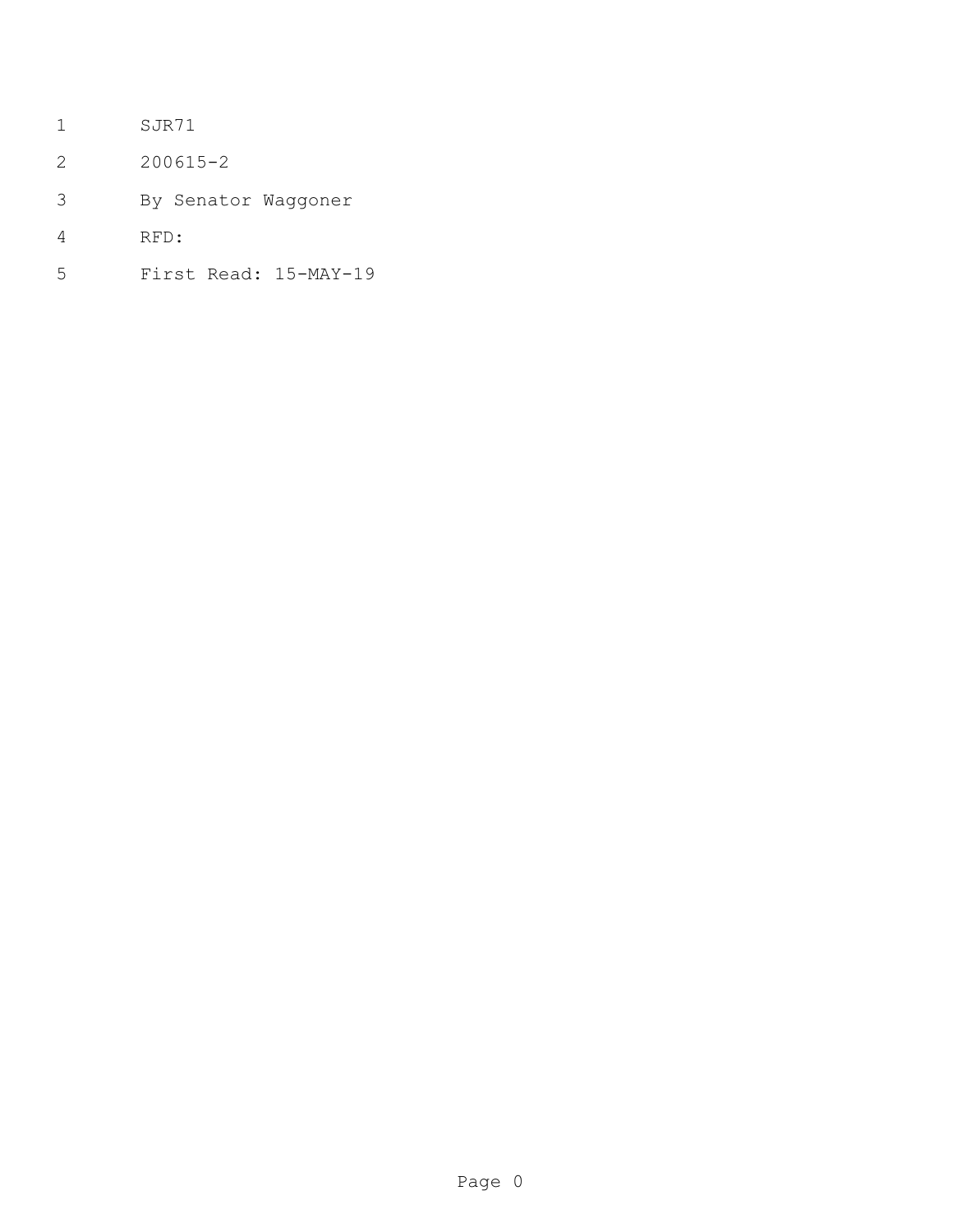SJR71 ENROLLED, SJR71, ESTABLISHING THE ALABAMA COMMISSION ON ARTIFICIAL INTELLIGENCE AND ASSOCIATED TECHNOLOGIES. 8 WHEREAS, technology and artificial intelligence have the capacity to improve the lives of the citizens of this state; and WHEREAS, the resources that are invested into Alabama's technology industry and artificial intelligence are critical to creating the industries of the future, including autonomous cars, industrial robots, and algorithms for disease diagnosis; and WHEREAS, maintaining the nation's global leadership helps insure that technology is developed in a manner that is consistent with the nation's values, policies, and priorities; and it is important to have skilled workers and businesses in Alabama who are on the forefront in leading the country's development of technology and artificial intelligence; and WHEREAS, as technological innovations take place, 23 the quality of life improves; and WHEREAS, in 2018, net technology related employment in Alabama increased by nearly 1,900 new workers, a 1.3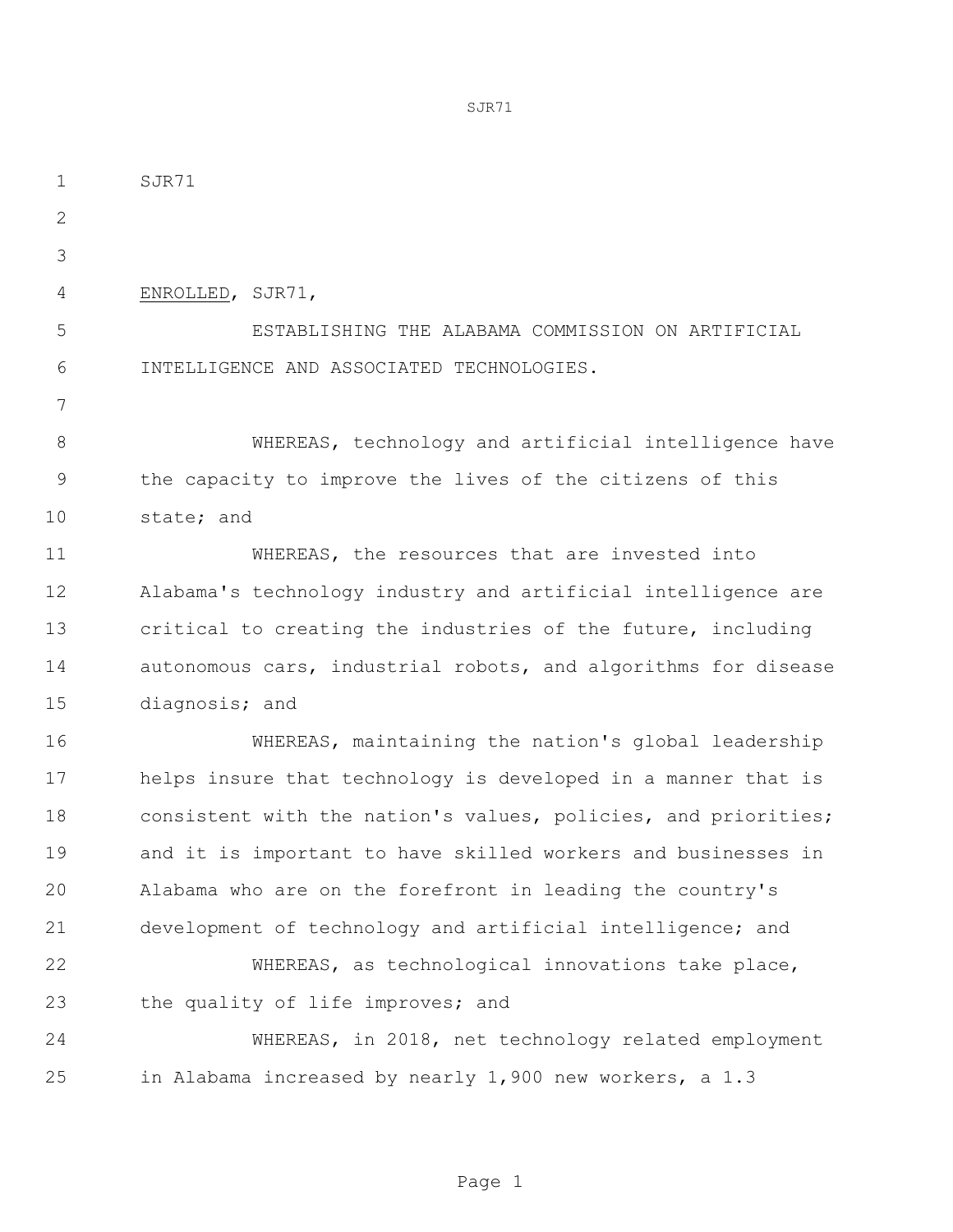| 1            | percent increase over 2017; since 2010, net technology          |
|--------------|-----------------------------------------------------------------|
| $\mathbf{2}$ | employment has grown by over 10,000 new jobs with more than     |
| 3            | 147,000 workers; technology jobs account for approximately 7.1  |
| 4            | percent of Alabama's workforce; and the technology sector had   |
| 5            | an estimated direct economic impact of \$13.4 billion, which is |
| 6            | about 6.8 percent of Alabama's total economy; and               |
| 7            | WHEREAS, tens of thousands of people rely on                    |
| 8            | technology in the Alabama workplace; and the broad-based        |
| $\mathsf 9$  | impact of the technology industry touches every community,      |
| 10           | company, and industry across Alabama; and                       |
| 11           | WHEREAS, Alabama has seen a 57 percent increase in              |
| 12           | the number of job postings related to emerging technologies,    |
| 13           | smart cities, drones, artificial intelligence, virtual and      |
| 14           | augmented reality, and blockchain; and                          |
| 15           | WHEREAS, by the year 2026, net technology                       |
| 16           | employment is projected to grow by 6.8 percent in Alabama; and  |
| 17           | WHEREAS, multiple technology occupations in Alabama             |
| 18           | have experienced yearly growth, including over 3.7 percent for  |
| 19           | software and web developers, over 3.1 percent for computer      |
| 20           | support specialists, and over one percent for network           |
| 21           | architects, administrators, and support specialists; and        |
| 22           | WHEREAS, Alabama's technology industry, including               |
| 23           | artificial intelligence, has a positive impact on the state's   |
| 24           | workforce and economy now and in the future; and                |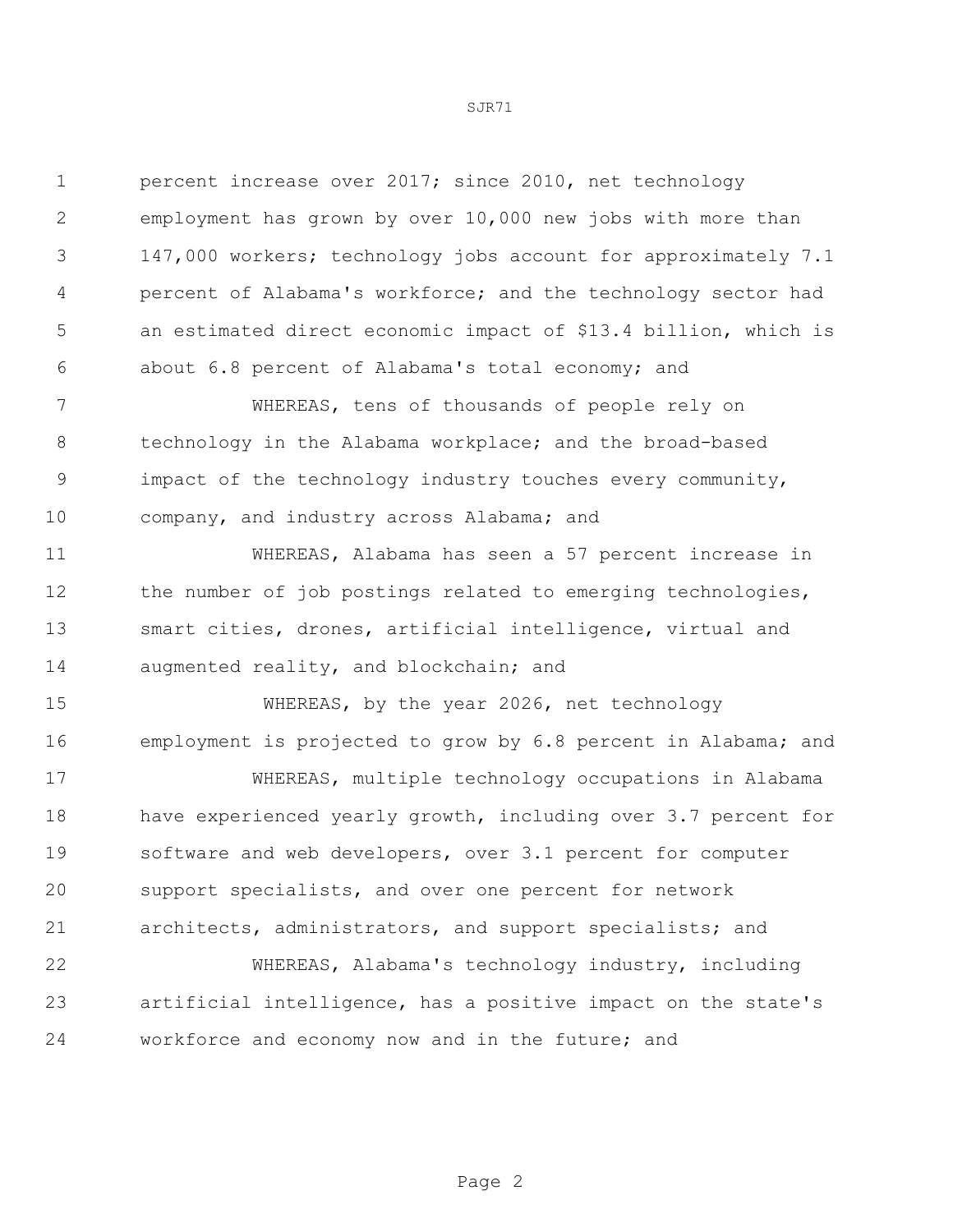WHEREAS, our nation urgently needs workers and businesses skilled in artificial intelligence and capable of leading our country's development and application of artificial intelligence into the future; and

 WHEREAS, it is imperative that artificial intelligence be developed in a way that does not compromise our American values, civil liberties, and freedoms; and

 WHEREAS, understanding and preparing for ongoing development of artificial intelligence and the development of a well-educated workforce in these technologies are critical 11 to the economic prosperity of Alabama and the nation; now therefore,

 BE IT RESOLVED BY THE LEGISLATURE OF ALABAMA, BOTH HOUSES THEREOF CONCURRING, That there is established the Alabama Commission on Artificial Intelligence.

 (a) The commission shall review and advise the Governor and the Legislature on all aspects of the growth of artificial intelligence and associated technology in the state 19 and the use of artificial intelligence in governance, health care, education, environment, transportation, and industries of the future such as autonomous cars, industrial robots, algorithms for disease diagnosis, manufacturing, and other rapid technological innovations and their effect on society and the quality of life in a manner consistent with our American values and for the benefit of Alabama citizens. The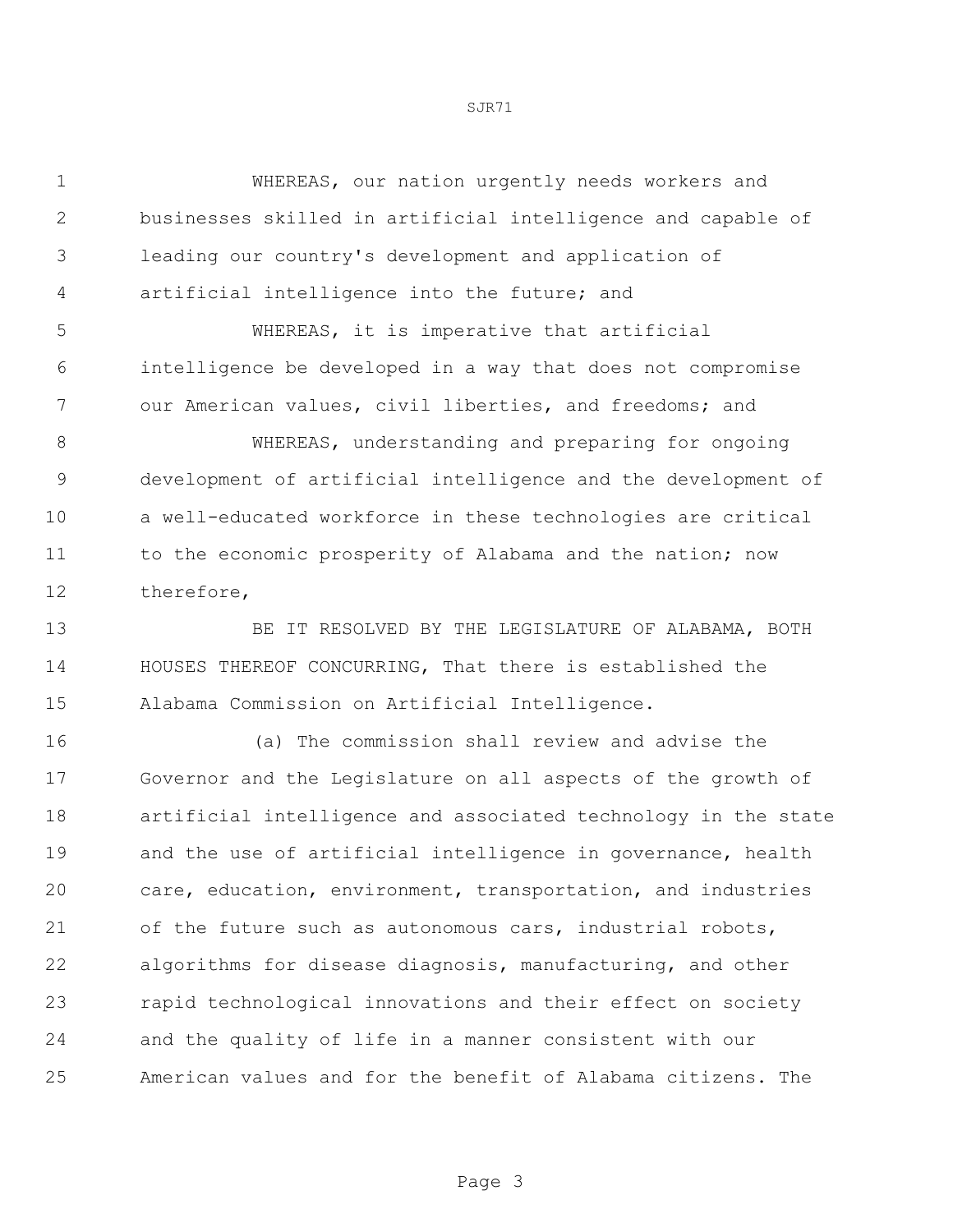| $\mathbf 1$   | commission shall consider whether the Legislature should       |
|---------------|----------------------------------------------------------------|
| $\mathbf{2}$  | establish a permanent commission on artificial intelligence.   |
| 3             | (b) The commission shall be composed of the                    |
| 4             | following members:                                             |
| 5             | (1) Ten members appointed by the Governor.                     |
| 6             | (2) The Secretary of Commerce, or his or her                   |
| 7             | designee.                                                      |
| $8\,$         | (3) The Secretary of Information Technology, or his            |
| $\mathcal{G}$ | or her designee.                                               |
| 10            | (4) Two members appointed by the Lieutenant                    |
| 11            | Governor, at least one of whom shall be an employee, board     |
| 12            | member, or trustee of an Alabama public community college or a |
| 13            | four-year public institution of higher education.              |
| 14            | (5) Two members of the Alabama House of                        |
| 15            | Representatives appointed by the Speaker of the House.         |
| 16            | (6) Two members of the Alabama Senate appointed by             |
| 17            | the Senate President Pro Tempore.                              |
| 18            | (c) All persons appointed to the commission other              |
| 19            | than legislators shall have one or more of the following       |
| 20            | qualifications: Expertise in matters relating to artificial    |
| 21            | intelligence, workforce development, technology, ethics,       |
| 22            | privacy, or computer science.                                  |
| 23            | (d) The first meeting of the commission shall be               |
| 24            | called by the Governor or his or her designee and the          |
| 25            | commission members shall elect a chair and vice chair.         |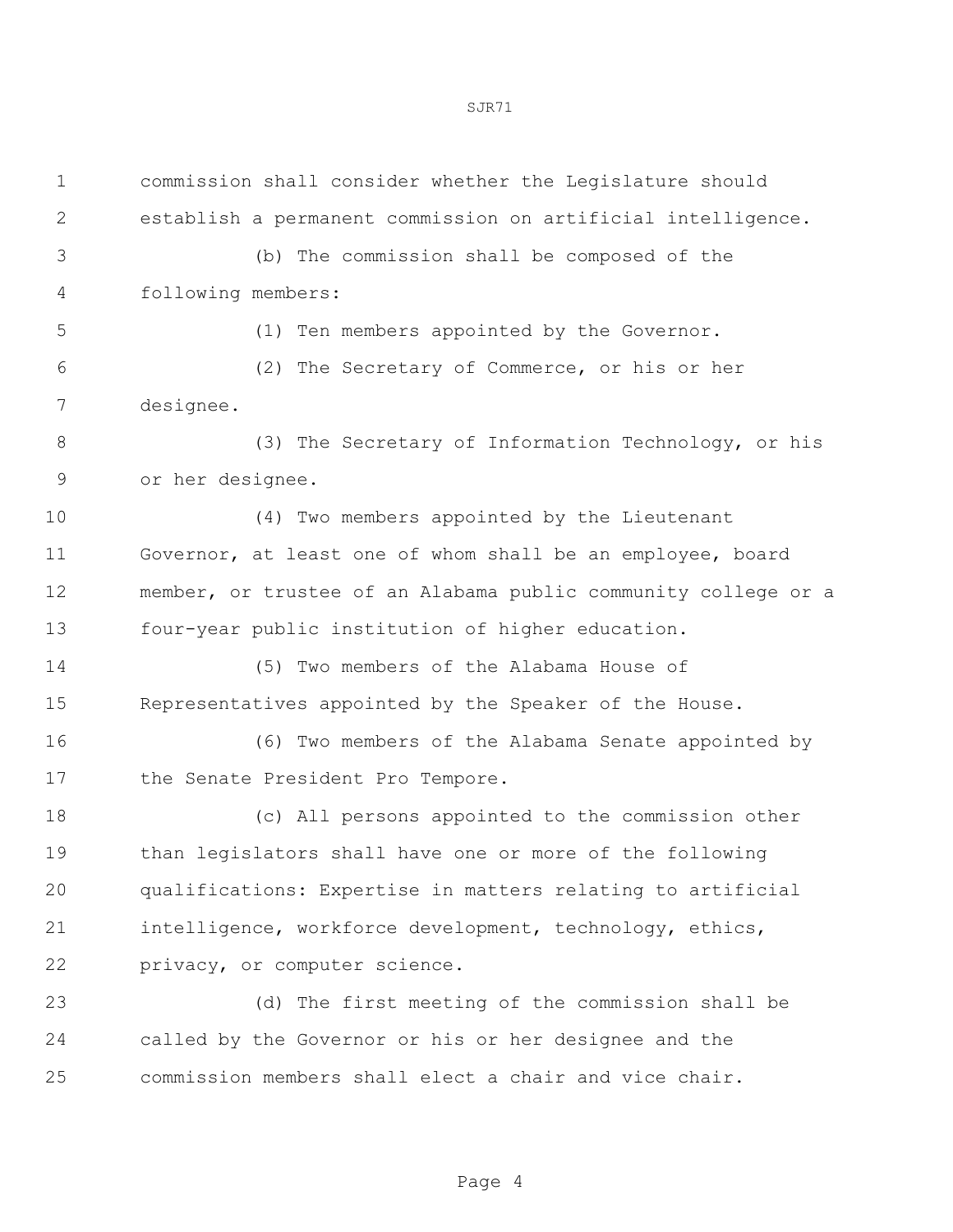(e) The appointing authorities shall coordinate their appointments to assure that commission membership is inclusive and reflects the racial, gender, geographic, urban, rural, and economic diversity of the state.

 (f) Upon request of the chair of the commission, the Secretary of the Senate and Clerk of the House of Representatives shall provide necessary clerical assistance for the work of the commission. Each legislative member of the commission shall be entitled to his or her regular legislative compensation, per diem, and travel expenses for each day he or she attends a meeting of the commission in accordance with Amendment 871 of the Constitution of Alabama of 1901, now appearing as Section 49.01 of the Official Recompilation of the Constitution of Alabama of 1901, as amended. These payments shall be paid out of any funds appropriated to the use of the Legislature by means or warrants drawn by the state 17 Comptroller on the State Treasury.

 (g) Not later than May 1, 2020, the commission shall submit to the Governor and Legislature a report on the findings of the commission and recommendations as the commission may have for administrative or policy action relating to artificial intelligence. The report shall be available electronically and posted on the website of the office of the Governor.